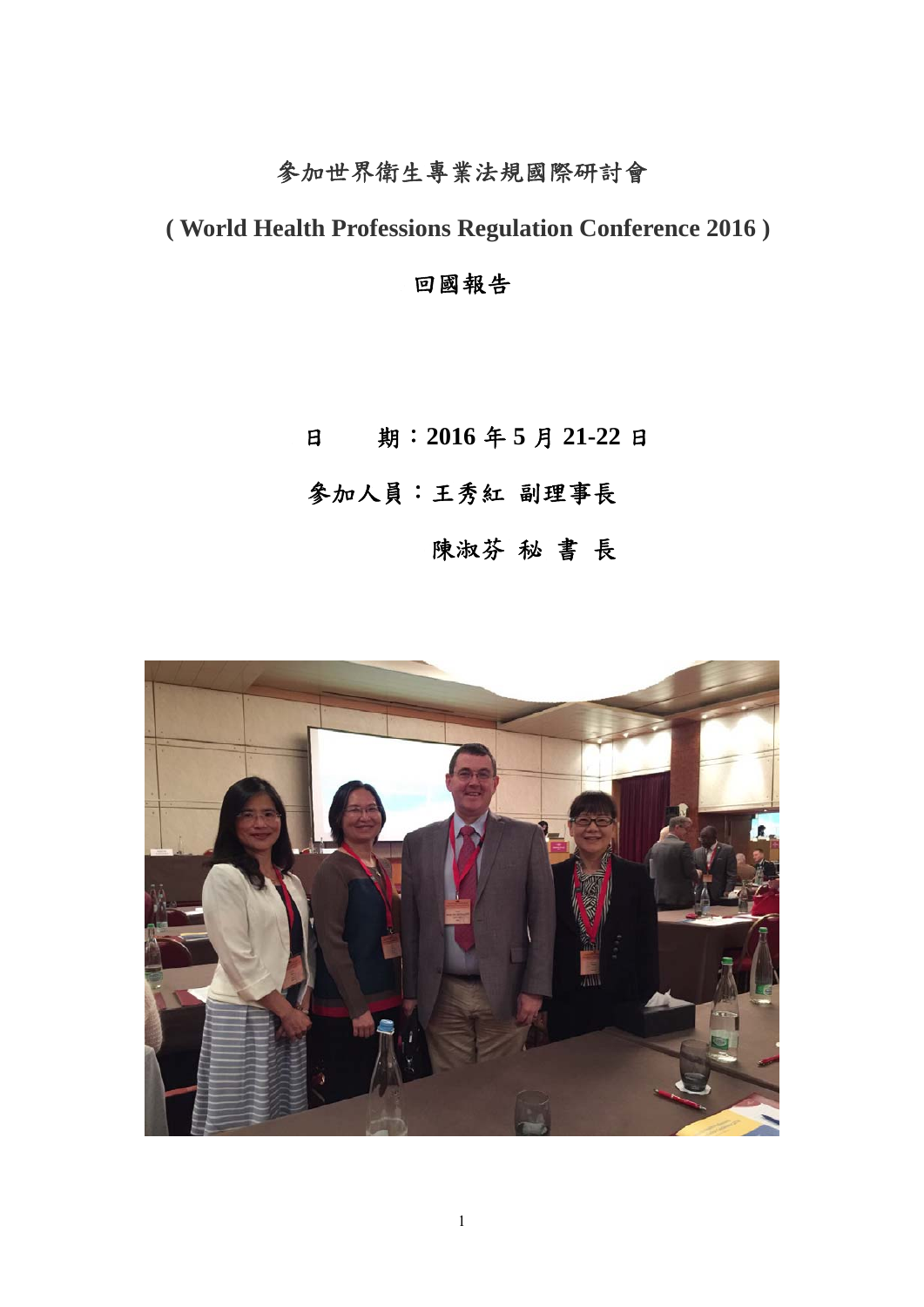2016年世界衛生專業法規國際研討會 ( World Health Professions Regulation Conference 2016 )於5月21-22日在瑞士日內瓦的Crowne Plaza Hotel召開。此會議由世界 衛生專業聯盟(World Health Professions Alliance, WHPA)主辦, ICN為該國際組織之創始 會員之一。本會由王秀紅副理事長及陳淑芬秘書長代表參加,衛福部由照護司游麗惠司 長及劉惠賢專員出席,會議主題為:1.健康專業人員法規與貿易協定:保障民眾與促進 商業化之間的抗衡。2.每個衛生專業人員法規與健康照護服務法規之間的平衡。3. WHO 健康專業人力資源全球策略及永續發展目標:健康專業法規的意涵。參加人員專業背景 涵蓋醫、牙、藥、護、物理治療師等,針對健康專業法規議題作專題報告及分享交流, 茲將會議內容摘要報告如下:

第一天

 5月21日下午由國際藥學會(International Pharmaceutical Federation, FIP)執委會專業 秘書Mrs. Ema Paulino致歡迎詞。

第一場主題為「健康專業人員法規與貿易協定:保障民眾與促進商業化之間的抗衡」。

首先由加拿大魁北克省專業能力認證委員Mr. Andre Gariepy 以 " International regulation rather than national regulation "為題,介紹專業國際化(Internationalization of professions)、貿易協定與專業法規(Trade agreements and professional regulation)、相互承 認協議(Mutual Recognition Agreements, MRA)。

他提到專業國際化,必須有下列三個驅動力(Drivers):

- (一) 專業已扮演國際化角色:已進展為商業模式;顧客之活動、提供之服務以及公眾保 議議題已全部或部分全球化;有專業國際論壇;法規、標準及訓練需要一些調整與 一致化。
- (二) 此專業對全民有好處:專業本身對民眾有益,尤其與人有關的專業,例如健康服務 與專業;藉由國際化可以散播及分享高品質服務之益處,例如WHO提出許多與全球 民眾健康有關之議題。
- (三) 貿易與經濟政策:貿易自由化議題;排除貨物、服務及人員流通上之障礙;最好一 個法規(標準) 全部適用;私人(或政府)部門致力推動。

貿易協定與專業法規部分,則強調不需要統一(或全球)標準,可降低交易成本,鼓勵一 致化及互相承認,但不同處置之標準必須被證明是合法的(合法的目標、客觀透明的標 準、依據職能及能力提供服務)。專業法規在貿易協定上,可有兩種方案:統一或互相 承認。然而並非所有專業都需國際化,必須視顧客之活動、提供之服務以及公眾保護議 題,專業職能的本質,以及專業遷移的程度而定。相互承認協議(MRA)在某些貿易協定 中被提到,但執行成果不彰,因為執業範疇受限,往往只是短暫的行動,而且須被監督, 大部分是針對有經驗的執業者而設。

接著由法國藥劑師Mrs. Helene Leblanc 以 " EU regulation of healthcare and the implications for health care and health professionals "為題, 介紹歐盟為利於健康專業人員 流動所做的資格認可指引,以及法規者面臨的挑戰。歐盟有兩套資格認可系統:1.統一 最低訓練要求(訓練期間、知識與技能、課程),允許醫師、一般照護護理師、牙醫師、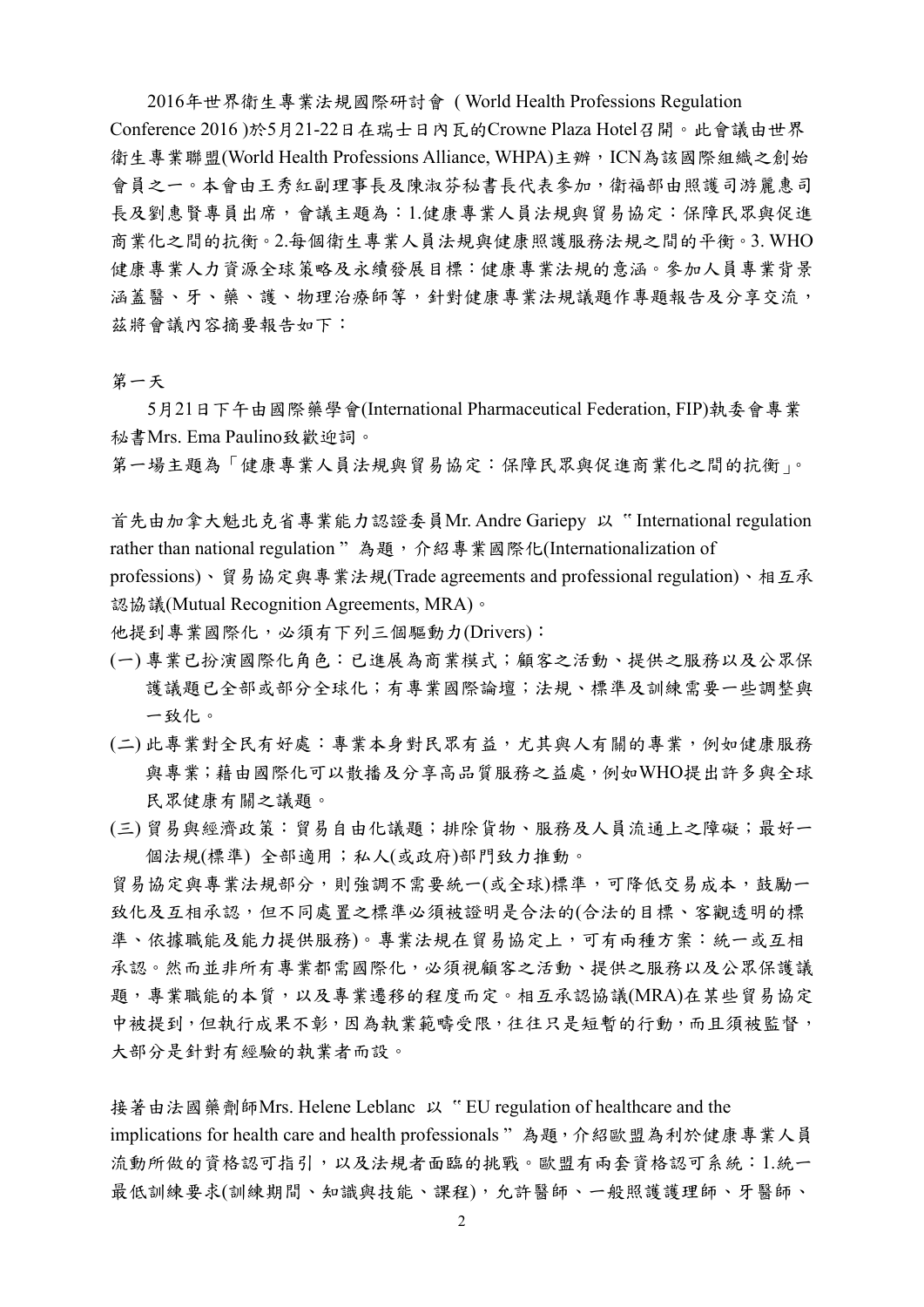助產師及藥劑師等五類專業人士自動認可其在歐盟取得的畢業文憑。2.針對不適用自動 認可者,則採用一般系統,即根據訓練課程之內容、經驗、試用期或能力測驗等,作相 互資格認可。如果只是在歐盟其他國家短暫執業,只需出示本國執業證明即可。歐盟專 業人士流動以醫師佔最多數,其次是護理師。在法規者之挑戰方面,包括1.健康政策法 規的挑戰,政策法規必須確保歐洲健康專業人員公平分布,但條款太多,歐盟直接代表 會員國與第三方協商貿易協定;2.健康專業人員運用此系統規避專業認可,舉一位荷蘭 牙醫師在法國執業,使超過100位病人傷殘為例;3.使該指引變調。最後她強調必須在鼓 勵健康專業人員流動與保護病人之間取得平衡。

世界醫學會年輕醫師網絡(WMA Junior Doctors Network)副主席 Dr. Elizabeth Wiley 以 " Transatlantic Trade and Investment Partnership (TTIP) - Implications for health care and health professionals"為題,介紹新一代的貿易協定談判,包括跨太平洋夥伴關係(Trans Pacific Partnership, TPP)、跨大西洋貿易與投資夥伴協定(Transatlantic Trade & Investment Partnership, TTIP)、國際服務貿易協定(Trade in Services Agreement, TiSA)、區域全面經 濟夥伴關係(Regional Comprehensive Economic Partnership, RCEP)、全面性經濟與貿易協 定(Comprehensive Economic & Trade Agreement, CETA)。特別提到TTIP超越傳統貿易協 商議題(貨物、服務),更強調法規部分。為解決爭端,特別設有投資者與地主國爭端解 決機制(Investor-State Dispute Settlement, ISDS), 以及投資法院機制(Investment Court System, ICS), 案件數逐年增加, 判決結果大部分有利於地主國。新一代的貿易協定談 判與世貿組織的服務貿易總協定(General Agreement on Trade in Services, GATS)之差異 在於,GATS與健康有關之服務較少,爭端解決只限於世貿組織內部機制。舉例而言, 醫學教育、證照及專業資格、遷移與地域分布是新一代貿易協定中與健康服務有關的議 題。最後她強調,依據協定執行之健康照護成果必須衡量與評估,醫療及公衛社群有專 業義務參與政策討論。

全國藥學委員會聯合會 (National Association of Boards of Pharmacy, NABP) 執行長Dr. Carmen Catizone 以 "Regulation versus technology / health care across borders" 為題,介 紹該組織成立之線上藥局網站(.Pharmacy)。由於偽藥常透過網路進入合法供應鏈,WHO 估計每年約有十萬至一百萬人因使用偽藥而死亡。.Pharmacy網站提供病人簡便方式得到 安全藥物與資訊。也提供NABP與歐盟會員國合作機會,藉由共同標誌,避免消費者混 淆,確保病人用藥安全。目前有許多國家使用,消費者可上網查詢他們上網購買的藥物 安全與否。

## 第二天

上午進行第二場主題:「每個衛生專業人員法規與健康照護服務法規之間的平衡」。

首先由National Council of State Boards of Nursing執行長Dr. David Benton 以 " Getting the right balance between regulation of individual health professionals and health services" 為題,介紹健康專業法規與衛生系統如何取得平衡。先從目前法規與衛生系統所面臨之 挑戰(人員流動、彈性度增加、民眾期望、疾病型態改變、扶養比增高以及科技進步),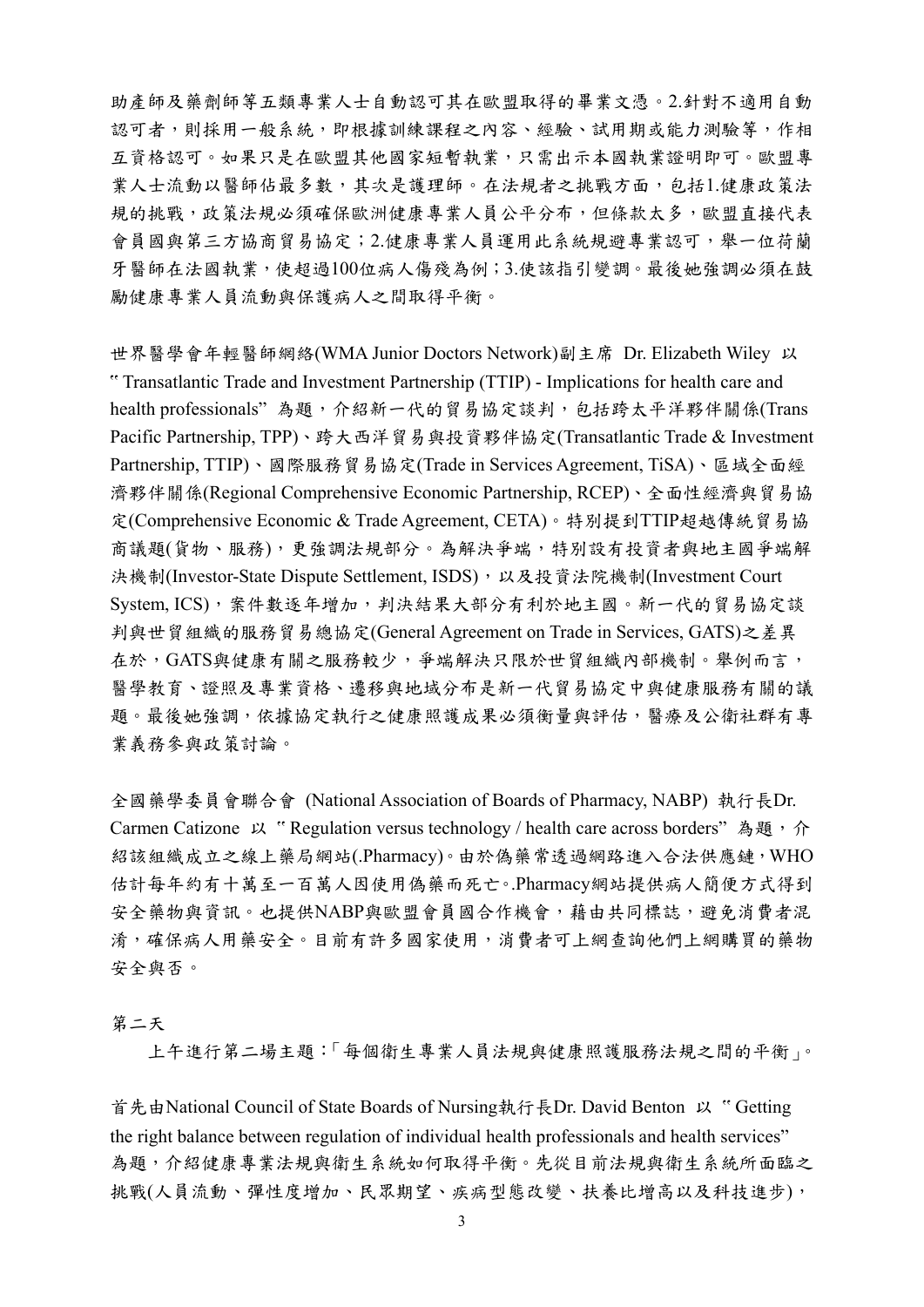提到未來法規趨勢是規範團隊,註冊方式採跨管轄區域職能認證,採共享職能,以團隊 為基礎之執業模式。因此未來在處理健康照護服務議題時,必須將健康照護與教育系統 之法規與評鑑制度列入考量。最後他引用愛因斯坦之名言:「我們不能用當初製造出問 題之同樣思維去解決目前的問題"We can not solve our problems with the same level of thinking that created them"」,提醒大家在瞬息萬變的環境中,要用不同的思維去面對、 解決問題。

Australian Health Practitioner Regulation Agency執行長Mr. Martin Fletcher 以 " Comprehensive regulation of workplaces-Aligning the different regulators and regulation" 為 題,介紹目前健康專業法規面臨的挑戰(科技進步、健康照護成效不佳、病人安全議題 等),並以澳洲健康專業法規為例,指出病人安全及專業人力議題是驅動該國法規改革 之動力。目前該國專業法規太多,導致權責不清、容易有漏洞、對於其他專業不熟悉、 制定法規之成本負擔、以及民眾難以了解等風險。因此必須建立分享機制以促進了解, 且更加透明化,以減少上述風險。法規制定之原則在於著重公眾保護(Public protection), 而非懲罰;確認及評估風險;採取及時行動;運用最少的法規力量達到成效;與其他人 共同合作。因此制定時必須思考高風險執業者之特質是甚麼?那些病人最容易受到傷 害?那些醫療場所最容易產生風險?有哪些降低風險之措施?最後強調參與、合作、溝 通、分享資訊之重要性。

Australian Health Practitioner Regulation Agency評鑑計畫經理,同時也是物理治療專業人 員Dr. Margaret Grant 以 " Comprehensive regulation of workplaces-Risk-based approaches to regulation of health professionals"為題,介紹運用以風險為基礎之方法制定法規,其 推動緣由為原有法規耗費時間及人力成本,但無法得到預期效果,因此希望以最少資源 得到有效成果。有效的Risk-based法規制定者須能配置資源在重要風險上;藉由區分風 險程度以降低法規負擔;藉由了解潛藏之問題,尋求達到更好的法規效果;透過了解, 得以預應式地降低傷害風險;能夠評估法規行動的效果。如果法規制定者能對所要解決 之問題有更多了解,將有助於針對行動及資源排定優先順序,擬定重要行動及評估成 效。澳洲健康執業人員法規局已將Risk-based approach深植於法規當中,並於2014年設 立Risk-based Regulation Unit,主要任務為分析資料、偵查及預測風險因子,提供實證建 議,作為修訂法規、降低傷害風險之依據。Risk-based法規架構之要素,包含確認法規 成果、確認風險、評估風險、了解問題、連結工作與成果、確認測量工具、配置資源、 依據風險調整法規行動、監測、報告並持續改善。Risk-based regulator之特色為具彈性、 增加透明度且更有效。

接著邀請物理治療、護理及牙醫三類健康專業人員,以 "Focus on patient, patient outcomes and quality of care: The impact of shared competencies and scopes of practice on regulation and quality of care "為題,分享各職類之觀點。

加拿大物理治療法規者聯盟執行長Mrs. Katya Masnyk以 " Building Shared Competencies in Physiotherapy –a regulator's perspective"為題, 首先介紹Canadian Inter-professional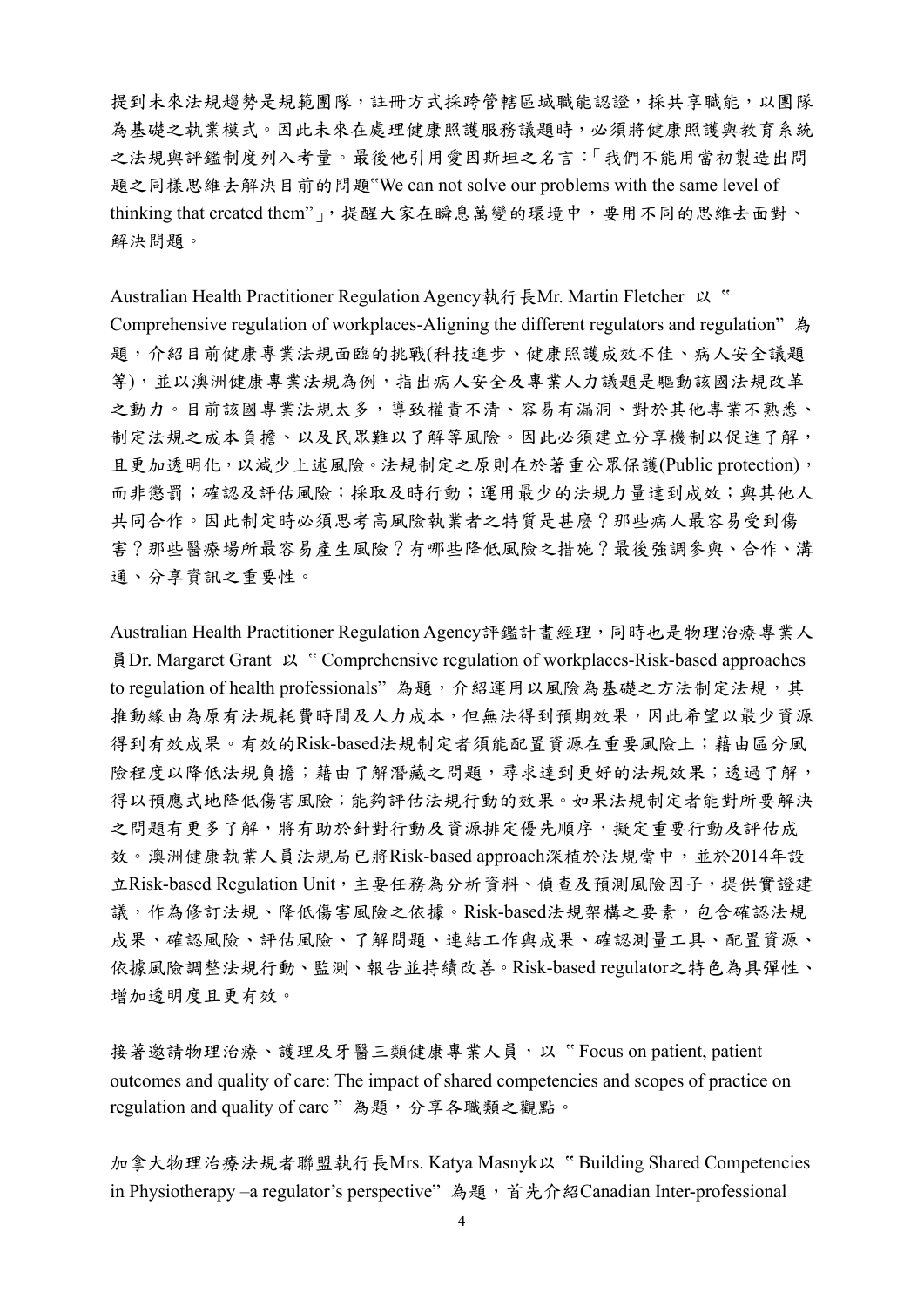Health Collaboration (CIHC) 所發表的健康專業間團隊合作照護核心能力架構(National Inter-professional Competencies Framework), 包括專業間溝通能力、病人/病友/家庭/社區 為中心之照護能力、角色澄清整合能力、團隊合作運作能力、合作領導能力、專業間解 決衝突之能力。並提到上述核心能力必須要有評鑑標準、基本職能、課程指引、核心執 業標準、病人參與做為基礎才能建構完成。並以物理治療師專業為例,說明如何建立上 述五項基礎。評鑑部分主要針對合作(Collaboration)及倡議(Advocacy);物理治療的基礎 職能則包括物治專業、溝通、合作、管理、領導、學術及專業素養;執業標準(法規面) 則著重於以顧客為中心之照護、合作性執業、溝通與職能;病人參與部分則強調如何將 病人納入醫療決策中,以提升照護品質。

服務於美國ANCC,負責繼續教育機構認證Dr. Kathy Chappell以 "The impact of shared competencies and scopes of practice on regulation and quality of care"為題,介紹專業間共 享職能、跨領域團隊合作教育訓練與照護。專業間共享職能包括專業素養、符合倫理之 臨床實務、以病人為中心之照護、跨專業團隊合作、品質提升、安全、資訊化、以系統 為基礎之實務,強調專業間溝通、團隊合作、了解各專業之價值、角色與職責。跨領域 團隊合作教育訓練( Inter-professional Education, IPE)是指兩個以上健康專業人員/學習者 "跨領域、相互學習、一起學習",以促進團隊合作,改善健康照顧成效。跨領域團隊合 作照護(Inter-professional Collaborative Practice, IPCP) (WHO, 2010)定義:來自不同健康專 業背景的醫療工作者與病人/家屬/照護者/社區共同合作努力,以提供最高品質的照護。 實施IPE及IPCP的驅動力為:以現有人力提供更符合成本效益之照護,健康照護人力可 滿足病人及健康照護體系之需求,確保健康照護提供者可以充分執業,需要專業團隊合 作以符合病人需求。

土耳其牙醫師Professor Nermin Yamalik 以 " Quality of care, patient safety & shared competencies : A dental perspective "為題,介紹合作照護(Collaborative Practice, CP)、跨 領域團隊合作教育訓練(IPE)、健康專業人力規劃(Health Workforce Planning, WP)。CP、 IPE及WP三者環環相扣、互相影響。合作照護可以提升健康服務之可近性、適當使用臨 床專家資源、改善慢性病民眾之健康狀況、病人照護與安全,降低併發症、住院天數、 減少照顧者間的衝突、人員離職率、住院比率、臨床錯誤比率及死亡率。訓練健康專業 人員成為具備合作與團隊照護能力之工作者,將有助於減輕全球健康專業人力短缺危 機。合作照護與跨領域團隊合作教育訓練是提升照護可近性及達成更好服務品質之策 略。藉由具備合作與團隊照護能力的健康專業人員提供合作照護,可使病人得到最佳醫 療服務。牙科面臨口腔衛生人力短缺、分布不均、缺乏初級口腔衛生照護、照護品質、 標準與病人安全等議題。藉由擴大運用合作照護,可有效改善病人照護及服務。IPE是 CP的基本工具,牙科專業人員需透過跨領域團隊合作教育訓練,自我準備參與合作照護。 最後他強調牙科專業必須參與政治對話,以有效推動合作照護職能之發展與合作照護模 式之執行;醫療及教育系統必須共同合作協調健康專業人力策略;跨領域健康照護團隊 了解如何以更好的技術、分享個案管理、提供病人及社區更好的照護與服務,以強化醫 療系統,改善健康成效。

5